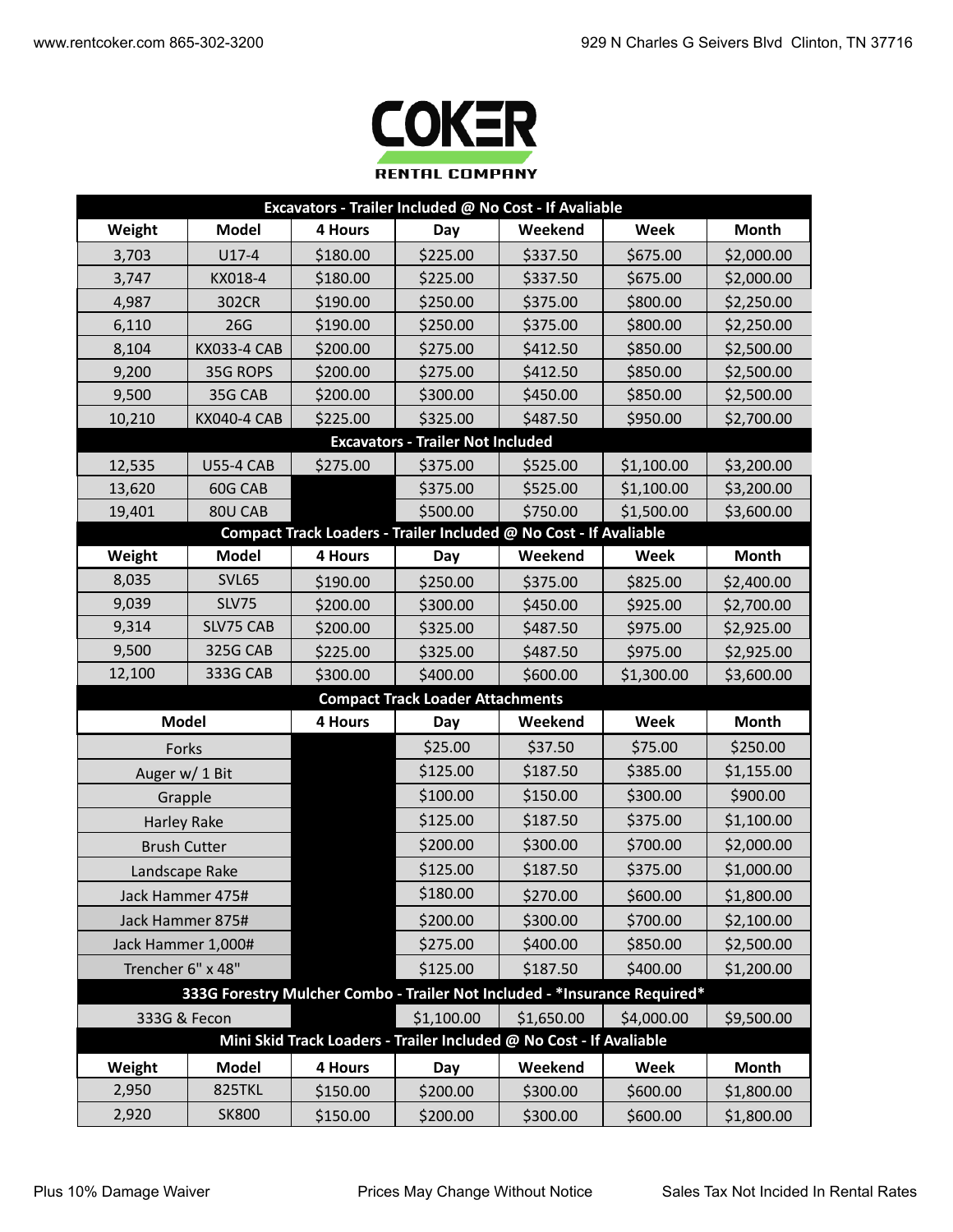| 3,435                          | SK1050                 | \$180.00                                              | \$225.00                              | \$337.50 | \$675.00   | \$2,000.00        |  |  |
|--------------------------------|------------------------|-------------------------------------------------------|---------------------------------------|----------|------------|-------------------|--|--|
| <b>Mini Skid Attachments</b>   |                        |                                                       |                                       |          |            |                   |  |  |
| Forks                          |                        |                                                       | \$25.00                               | \$37.50  | \$75.00    | \$250.00          |  |  |
| Auger w/ 1 Bit                 |                        |                                                       | \$125.00                              | \$187.50 | \$385.00   | \$1,155.00        |  |  |
| Grapple                        |                        |                                                       | \$75.00                               | \$112.50 | \$225.00   | \$675.00          |  |  |
| <b>Harley Rake</b>             |                        |                                                       | \$100.00                              | \$150.00 | \$300.00   | \$900.00          |  |  |
|                                | Trencher               |                                                       | \$100.00                              | \$150.00 | \$300.00   | \$900.00          |  |  |
|                                |                        |                                                       | <b>Niftylifts - Towable Boom Lift</b> |          |            |                   |  |  |
| Weight                         | <b>Model</b>           | 4 Hours                                               | Day                                   | Weekend  | Week       | Month             |  |  |
| 2,630                          | <b>TM34</b>            | \$150.00                                              | \$225.00                              | \$337.50 | \$600.00   | \$1,800.00        |  |  |
| 4,760                          | <b>TM50</b>            | \$180.00                                              | \$250.00                              | \$375.00 | \$850.00   | \$2,200.00        |  |  |
|                                |                        |                                                       | NiftyLift 50' 4x4 Hybrid              |          |            |                   |  |  |
|                                | <b>SP50</b>            | \$395.00                                              | \$395.00                              | \$600.00 | \$1,200.00 | \$2,200.00        |  |  |
|                                |                        | Snorkel Scissor Lifts - Trailer Not Included \$50/Day |                                       |          |            |                   |  |  |
| Weight                         | <b>Model</b>           | 4 Hours                                               | Day                                   | Weekend  | Week       | Month             |  |  |
| 2,900                          | S3219E                 | \$115.00                                              | \$150.00                              | \$225.00 | \$300.00   | \$600.00          |  |  |
| 4,900                          | S3226E                 | \$150.00                                              | \$175.00                              | \$262.50 | \$400.00   | \$800.00          |  |  |
|                                |                        | 110 Piece Biljax Scaffolding Package 5' x 7' x 20'    |                                       |          |            |                   |  |  |
| Weight                         | <b>Model</b>           | 4 Hours                                               | Day                                   | Weekend  | Week       | Month             |  |  |
| 1,100                          | 5'x7'x20'              |                                                       | \$104.00                              | \$156.00 | \$208.00   | \$485.00          |  |  |
|                                |                        |                                                       | <b>CONCRETE TOOLS</b>                 |          |            |                   |  |  |
| <b>Model</b>                   |                        | 4 Hours                                               | Day                                   | Weekend  | Week       | Month             |  |  |
| Concrete Mixer 9 CF Gas        |                        | \$50.00                                               | \$85.00                               | \$127.50 | \$300.00   | \$900.00          |  |  |
| Canycom Georgia Buggy          |                        | \$120.00                                              | \$170.00                              | \$255.00 | \$450.00   | \$1,000.00        |  |  |
| <b>Electric Concrete Mixer</b> |                        | \$40.00                                               | \$65.00                               | \$97.50  | \$200.00   | \$600.00          |  |  |
| Hilti Cordless Saw Kit 12"     |                        | \$45.00                                               | \$70.00                               | \$105.00 | \$275.00   | \$800.00          |  |  |
| 12" Diamond Blade Rental       |                        | \$15.00                                               | \$15.00                               | \$35.00  | \$75.00    | \$125.00          |  |  |
| Hilti Concrete Saw Gas 14"     |                        | \$50.00                                               | \$75.00                               | \$112.50 | \$300.00   | \$900.00          |  |  |
| 14" Diamond Blade Rental       |                        | \$15.00                                               | \$15.00                               | \$35.00  | \$75.00    | \$125.00          |  |  |
| Hilti Concrete Saw 16"         |                        | \$75.00                                               | \$95.00                               | \$142.50 | \$375.00   | \$1,125.00        |  |  |
| 16" Diamond Blade Rental       |                        | \$20.00                                               | \$20.00                               | \$40.00  | \$95.00    | \$195.00          |  |  |
| Walk Behind Floor Saw 18"      |                        | \$75.00                                               | \$95.00                               | \$142.50 | \$300.00   | \$900.00          |  |  |
| 18" Diamond Blade Rental       |                        | \$30.00                                               | \$30.00                               | \$45.00  | \$120.00   | \$360.00          |  |  |
| Hilti TE-2000 Breaker          |                        | \$55.00                                               | \$80.00                               | \$120.00 | \$275.00   | \$825.00          |  |  |
| Hilti TE-3000 Breaker          |                        | \$70.00                                               | \$95.00                               | \$142.50 | \$380.00   | \$1,000.00        |  |  |
| Hilti TE-60 Combihammer        |                        | \$40.00                                               | \$55.00                               | \$82.50  | \$225.00   | \$675.00          |  |  |
|                                | Magnesium Bull Float   |                                                       | \$16.00                               | \$24.00  | \$64.00    | \$192.00          |  |  |
| Core Drill w/ Stand            |                        | \$75.00                                               | \$100.00                              | \$150.00 | \$250.00   | \$750.00          |  |  |
| Handheld Core Drill >4"        |                        | \$50.00                                               | \$75.00                               | \$112.50 | \$180.00   | \$560.00          |  |  |
| Core Bit Rental *DAY RATE*     |                        | 2" \$40                                               | 3" \$45                               | 4" \$50  | 5" \$55    | 6" \$60           |  |  |
| Diamond Core Bits 2"-12"       |                        | 8" \$70                                               | 10" \$80                              | 12" \$90 |            | Bits are 14" Long |  |  |
| Stabila LAR350 Laser Level     |                        | \$40.00                                               | \$60.00                               | \$90.00  | \$200.00   | \$500.00          |  |  |
|                                | Walk Behind Trowel 36" | \$60.00                                               | \$80.00                               | \$120.00 | \$240.00   | \$720.00          |  |  |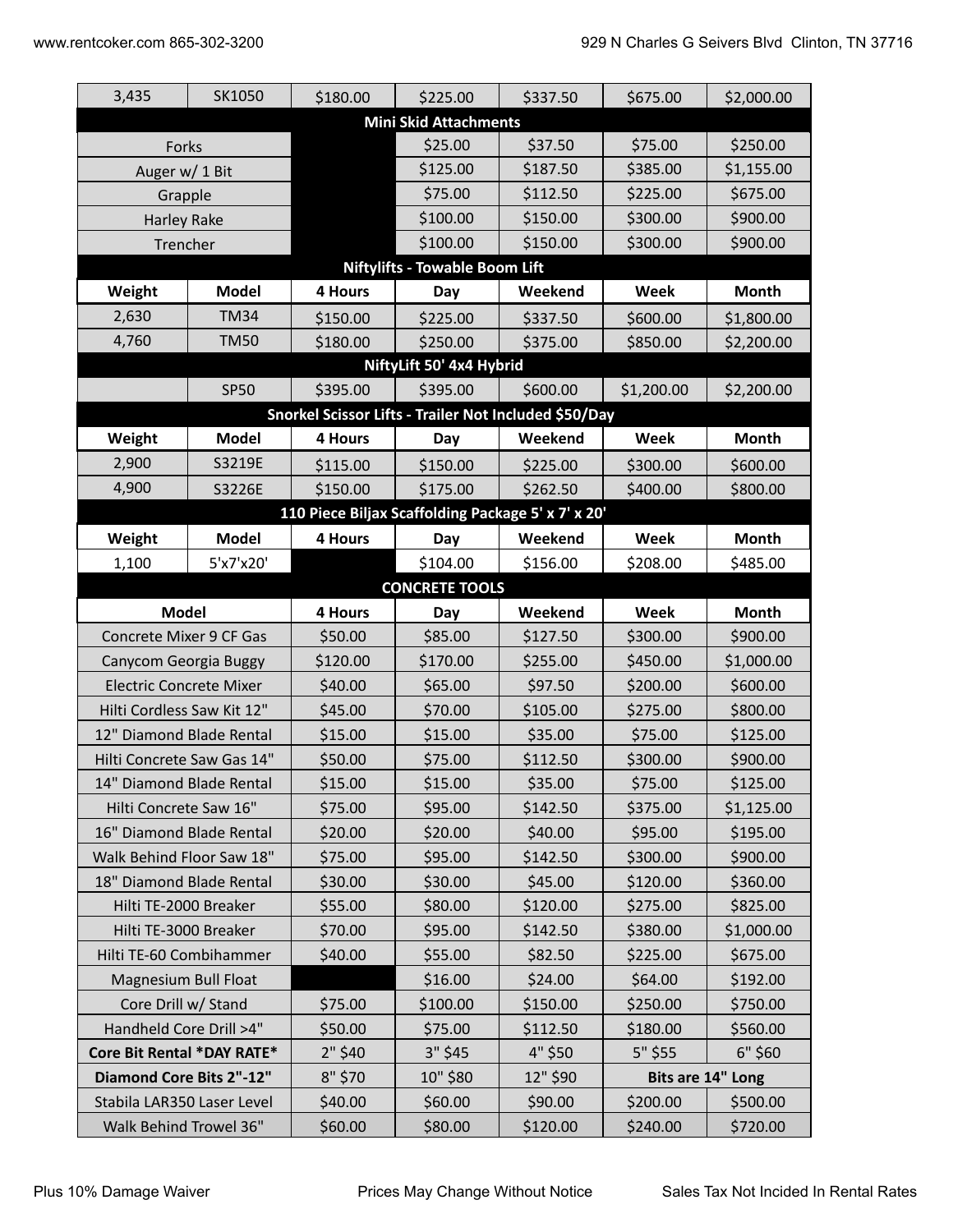| <b>LAWN   TREE CARE</b>        |            |                   |                                                                        |            |              |  |  |  |
|--------------------------------|------------|-------------------|------------------------------------------------------------------------|------------|--------------|--|--|--|
| <b>Model</b>                   | 4 Hours    | Day               | Weekend                                                                | Week       | Month        |  |  |  |
| Barreto Stump Grinder 30HP     | \$190.00   | \$250.00          | \$375.00                                                               | \$875.00   | \$2,200.00   |  |  |  |
| Barreto Wood Chipper 7"        | \$150.00   | \$200.00          | \$300.00                                                               | \$600.00   | \$1,800.00   |  |  |  |
| Bandit Wood Chipper 12"        |            | \$430.00          | \$675.00                                                               | \$1,500.00 | \$3,600.00   |  |  |  |
| <b>Straw Blower</b>            | \$100.00   | \$140.00          | \$210.00                                                               | \$450.00   | \$1,300.00   |  |  |  |
| Log Splitter 30 Ton            | \$60.00    | \$80.00           | \$135.00                                                               | \$300.00   | \$700.00     |  |  |  |
| Stinger S Seeder 2400          | \$65.00    | \$95.00           | \$142.50                                                               | \$300.00   | \$900.00     |  |  |  |
| Stinger Quad-Aer 3000          | \$225.00   | \$225.00          | \$337.50                                                               | \$675.00   | \$2,025.00   |  |  |  |
| Barreto Hydro Tiller           | \$65.00    | \$95.00           | \$142.50                                                               | \$300.00   | \$900.00     |  |  |  |
| 18" Billy Core Plugr           | \$50.00    | \$70.00           | \$112.50                                                               | \$250.00   | \$685.00     |  |  |  |
| 25" Billy Hydro Plugr          | \$65.00    | \$95.00           | \$142.50                                                               | \$300.00   | \$900.00     |  |  |  |
| <b>Billy Goat Brush Cutter</b> | \$65.00    | \$95.00           | \$142.50                                                               | \$300.00   | \$900.00     |  |  |  |
| Spike Aerator                  |            | \$25.00           | \$37.50                                                                | \$75.00    | \$225.00     |  |  |  |
|                                |            |                   | TRENCHER   TERMITE BACKHOE - Trailer Included @ No Cost - If Avaliable |            |              |  |  |  |
| <b>Model</b>                   | 4 Hours    | Day               | Weekend                                                                | Week       | <b>Month</b> |  |  |  |
| Barreto Trencher 6"x36"        | \$132.00   | \$189.00          | \$283.50                                                               | \$575.00   | \$1,400.00   |  |  |  |
| Kubota B26 Backhoe 4x4         | \$180.00   | \$225.00          | \$337.50                                                               | \$725.00   | \$1,900.00   |  |  |  |
| Deere 4044M 4x4 Tractor        | \$200.00   | \$275.00          | \$412.50                                                               | \$825.00   | \$2,475.00   |  |  |  |
| Frontier Yard Box 5'           |            | \$100.00          | \$175.00                                                               | \$375.00   | \$1,125.00   |  |  |  |
| Frontier Tiller 5'             |            | \$100.00          | \$175.00                                                               | \$375.00   | \$1,125.00   |  |  |  |
| Frontier Bush Hog 5'           |            | \$100.00          | \$175.00                                                               | \$375.00   | \$1,125.00   |  |  |  |
| <b>LIGHTING / LIGHT TOWER</b>  |            |                   |                                                                        |            |              |  |  |  |
| Doosan LED Light Tower         | \$120.00   | \$160.00          | \$240.00                                                               | \$400.00   | \$700.00     |  |  |  |
|                                |            | <b>COMPACTION</b> |                                                                        |            |              |  |  |  |
| <b>Model</b>                   | 4 Hours    | Day               | Weekend                                                                | Week       | <b>Month</b> |  |  |  |
| Plate Compactor WF2            | \$50.00    | \$75.00           | \$120.00                                                               | \$250.00   | \$600.00     |  |  |  |
| Reversible Plate CR2           | \$75.00    | \$95.00           | \$142.50                                                               | \$300.00   | \$675.00     |  |  |  |
| Rammer / Jumping Jack          | \$55.00    | \$75.00           | \$120.00                                                               | \$250.00   | \$675.00     |  |  |  |
| Sakai CR271                    | <b>TBD</b> | <b>TBD</b>        | <b>TBD</b>                                                             | <b>TBD</b> | <b>TBD</b>   |  |  |  |
| <b>FASTNERS   NAILERS</b>      |            |                   |                                                                        |            |              |  |  |  |
| <b>Model</b>                   | 4 Hours    | Day               | Weekend                                                                | Week       | <b>Month</b> |  |  |  |
| <b>Flooring Nailer</b>         | \$20.00    | \$30.00           | \$45.00                                                                | \$90.00    | \$270.00     |  |  |  |
| <b>Flooring Stapler</b>        | \$20.00    | \$30.00           | \$45.00                                                                | \$90.00    | \$270.00     |  |  |  |
| Milwaukee 21deg Nailer Kit     | \$25.00    | \$35.00           | \$52.50                                                                | \$110.00   | \$300.00     |  |  |  |
| <b>PUMPS   DRAIN CLEANERS</b>  |            |                   |                                                                        |            |              |  |  |  |
| <b>Model</b>                   | 4 Hours    | Day               | Weekend                                                                | Week       | <b>Month</b> |  |  |  |
| Drain Auger X500 Spin          | \$20.00    | \$30.00           | \$45.00                                                                | \$90.00    | \$270.00     |  |  |  |
| Drain Auger 1/2" x 50'         | \$30.00    | \$45.00           | \$67.50                                                                | \$200.00   | \$600.00     |  |  |  |
| Drain Auger 1/2" x 75'         | \$40.00    | \$55.00           | \$82.50                                                                | \$225.00   | \$750.00     |  |  |  |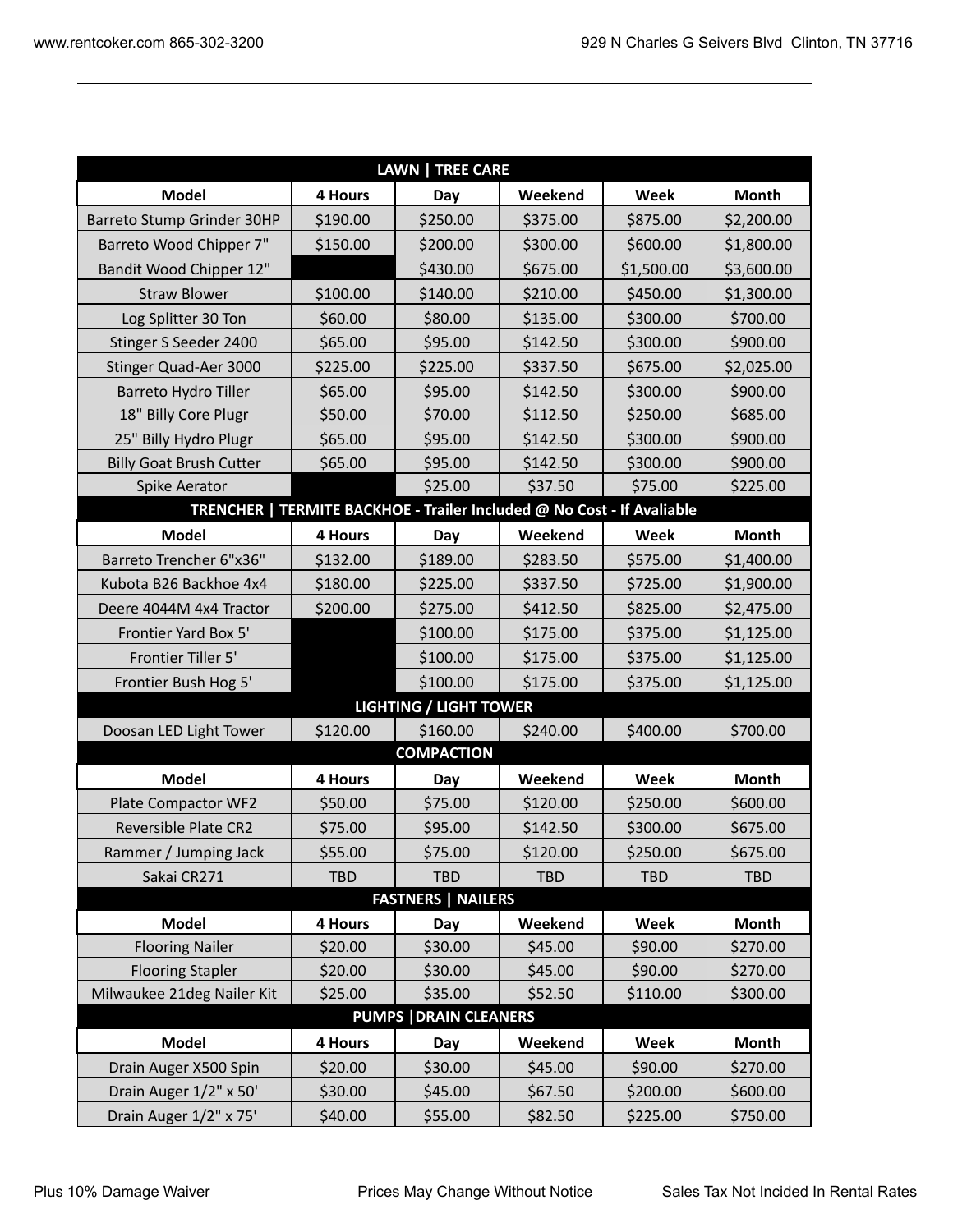| Drain Auger 5/8" x 100'                   | \$45.00     | \$65.00           | \$97.50  | \$300.00 | \$900.00     |  |  |  |  |
|-------------------------------------------|-------------|-------------------|----------|----------|--------------|--|--|--|--|
| Sump Pump 2" Electric                     | \$20.00     | \$35.00           | \$52.50  | \$120.00 | \$360.00     |  |  |  |  |
| Semi-Trash 2" Electric                    | \$30.00     | \$45.00           | \$67.50  | \$150.00 | \$450.00     |  |  |  |  |
| Trash Pump 2" Gas                         | \$55.00     | \$85.00           | \$127.50 | \$250.00 | \$750.00     |  |  |  |  |
| Trash Pump 3" Gas                         | \$65.00     | \$95.00           | \$142.50 | \$300.00 | \$900.00     |  |  |  |  |
| <b>PRESSURE WASHERS</b>                   |             |                   |          |          |              |  |  |  |  |
| <b>Model</b>                              | 4 Hours     | Day               | Weekend  | Week     | Month        |  |  |  |  |
| Press Wash 3000psi 3.0GPM                 | \$30.00     | \$50.00           | \$75.00  | \$150.00 | \$450.00     |  |  |  |  |
| Hot Pressure Washer 4000psi               | \$100.00    | \$100.00          | \$150.00 | \$300.00 | \$900.00     |  |  |  |  |
|                                           |             | <b>GENERATORS</b> |          |          |              |  |  |  |  |
| <b>Model</b>                              | 4 Hours     | Day               | Weekend  | Week     | Month        |  |  |  |  |
| Generator Inverter 2400W                  | \$35.00     | \$50.00           | \$75.00  | \$150.00 | \$450.00     |  |  |  |  |
| Generator Inverter 4000W                  | \$50.00     | \$70.00           | \$105.00 | \$210.00 | \$650.00     |  |  |  |  |
| Generator 5500W                           | \$50.00     | \$70.00           | \$105.00 | \$210.00 | \$650.00     |  |  |  |  |
| Generator 10,000W                         | \$75.00     | \$100.00          | \$150.00 | \$275.00 | \$750.00     |  |  |  |  |
|                                           |             | <b>FLOOR CARE</b> |          |          |              |  |  |  |  |
| <b>Model</b>                              | 4 Hours     | Day               | Weekend  | Week     | <b>Month</b> |  |  |  |  |
| 17" Floor Machine                         | \$40.00     | \$60.00           | \$90.00  | \$180.00 | \$540.00     |  |  |  |  |
| 12"x18" Floor Sander                      | \$40.00     | \$60.00           | \$90.00  | \$180.00 | \$540.00     |  |  |  |  |
| 10" Pro Floor Scraper                     | \$55.00     | \$85.00           | \$127.50 | \$250.00 | \$725.00     |  |  |  |  |
| Scrapper Blade Your Choice \$30 Per Blade |             |                   |          |          |              |  |  |  |  |
| 7" Edger SL7                              | \$30.00     | \$40.00           | \$75.00  | \$150.00 | \$450.00     |  |  |  |  |
|                                           | <b>MISC</b> |                   |          |          |              |  |  |  |  |
| <b>Model</b>                              | 4 Hours     | Day               | Weekend  | Week     | Month        |  |  |  |  |
| <b>Gas Fence Post Driver</b>              | \$40.00     | \$60.00           | \$90.00  | \$180.00 | \$540.00     |  |  |  |  |
| Drywall Panel Lift                        | \$20.00     | \$30.00           | \$45.00  | \$150.00 | \$450.00     |  |  |  |  |
| <b>Graco Paint Sprayer</b>                | \$55.00     | \$90.00           | \$135.00 | \$300.00 | \$900.00     |  |  |  |  |
| <b>Appliance Dolly</b>                    |             | \$25.00           | \$50.00  | \$75.00  | \$225.00     |  |  |  |  |
| Floor Air Mover                           | \$15.00     | \$25.00           | \$37.50  | \$75.00  | \$275.00     |  |  |  |  |
| Dehumidifier VG-1500                      | \$30.00     | \$50.00           | \$75.00  | \$175.00 | \$575.00     |  |  |  |  |
| Belt Sander 3" x 21"                      | \$15.00     | \$22.00           | \$33.00  | \$75.00  | \$225.00     |  |  |  |  |
| 7-1/4 Circular Saw                        | \$15.00     | \$22.00           | \$33.00  | \$75.00  | \$190.00     |  |  |  |  |
| <b>Reciprocating Saw</b>                  | \$15.00     | \$22.00           | \$33.00  | \$75.00  | \$190.00     |  |  |  |  |
| One Man Auger                             | \$45.00     | \$65.00           | \$97.50  | \$200.00 | \$600.00     |  |  |  |  |
|                                           |             |                   |          |          |              |  |  |  |  |

|              |                 |          | <b>Trailers</b> |          |          |              |
|--------------|-----------------|----------|-----------------|----------|----------|--------------|
| <b>Model</b> | Length          | 4 Hours  | Day             | Weekend  | Week     | <b>Month</b> |
| 3 Ton        | 16'             | \$50.00  | \$50.00         | \$75.00  | \$250.00 | \$800.00     |
| 7 Ton        | $16' + 2DT$     | \$50.00  | \$75.00         | \$112.50 | \$300.00 | \$900.00     |
| 8 Ton        | $18' + 2DT$     | \$75.00  | \$100.00        | \$150.00 | \$300.00 | \$900.00     |
| Utility      | $5' \times 10'$ |          | \$30.00         | \$45.00  | \$120.00 | \$360.00     |
| Dump Trailer | 6'x12'          | \$100.00 | \$125.00        | \$187.50 | \$450.00 | \$900.00     |
| Dump Trailer | $7' \times 14'$ | \$100.00 | \$125.00        | \$187.50 | \$450.00 | \$900.00     |